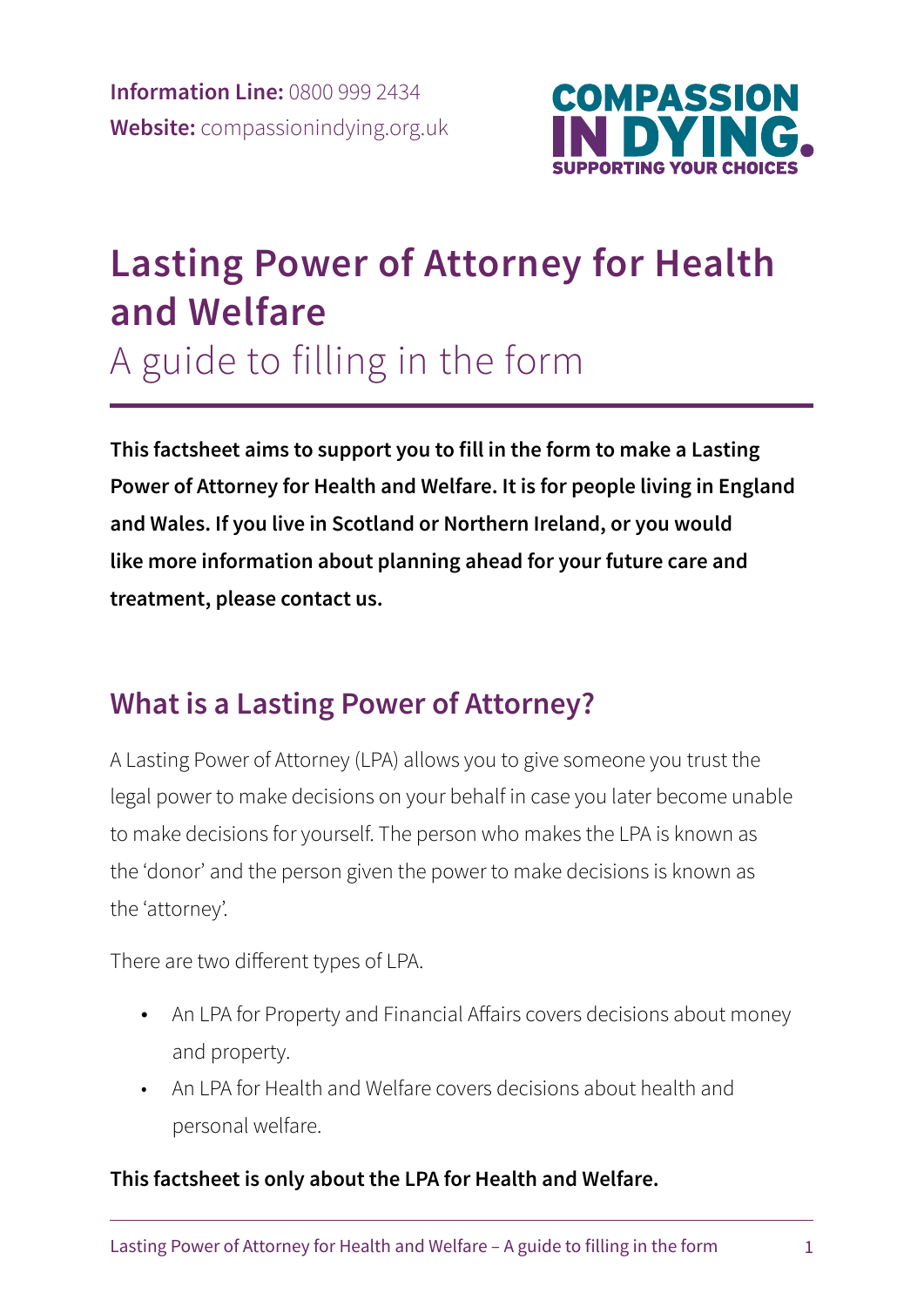This factsheet offers information on how to complete the LPA for Health and Welfare form. Our factsheet *Lasting Power of Attorney for Health and Welfare – An introduction* offers more general information on what an LPA is, the people involved and who you can choose as your attorney.

# **How do I make an LPA?**

There are three key steps to making an LPA.

- 1. Choose your attorney and the other people involved (see below)
- 2. Complete the form (available from the Office of the Public Guardian (OPG))
- 3. Register the form with the OPG

An LPA must be registered with the OPG before it can be used. The OPG is part of the government's Ministry of Justice department. It manages the LPA registration process and has a register of all LPAs. It can also investigate if somebody has concerns about the way an attorney is acting.

The OPG produces Guidance Notes to making an LPA, which should be read together with this factsheet.

The LPA forms changed on 1st July 2015. If you have the old version, you will only be able to register it if all sections have been completed before 1st January 2016. If you are unsure which version you have, please contact us.

## **Who are the people involved in making an LPA?**

There are a number of people involved in making an LPA. They are:

#### **The donor**

The donor is the person making the LPA (you).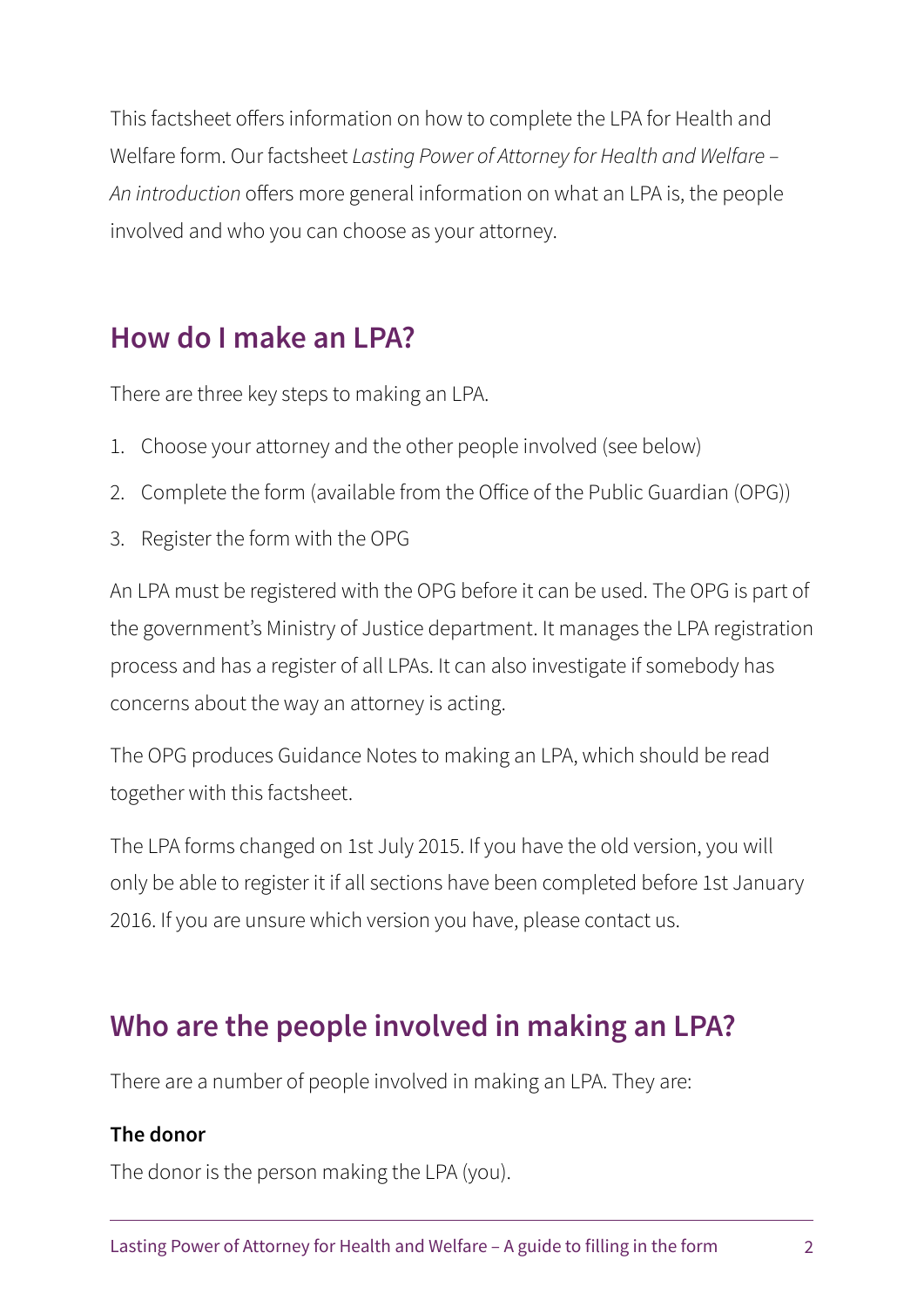#### **Your attorney**

Your attorney can make decisions about anything to do with your health and personal welfare. They can be anyone over the age of 18, such as a partner, family member or friend. Your attorney will only be able to make decisions for you if you can no longer do so yourself.

You can choose more than one attorney. There is no limit to the number of attorneys you can have. You can also choose one or several replacement attorneys who will take over if your original attorney cannot continue to act.

#### **Certificate provider**

The certificate provider is an independent person who signs the LPA form to check that you understand what you are doing and that nobody is putting pressure on you to make the LPA. They can **either** be someone who has known you well for at least two years (like a friend or neighbour), **or** a professional (like a doctor or solicitor).

A certificate provider cannot be:

- under 18;
- a family member of you, your attorney or replacement attorney;
- a business partner or paid employee of you, your attorney or replacement attorney;
- your attorney or replacement attorney; or
- the owner, director, manager or an employee of a care home in which you live or a member of their family.

A full list of who can and cannot be a Certificate Provider can be found on page 38 of the OPG's Guidance Notes.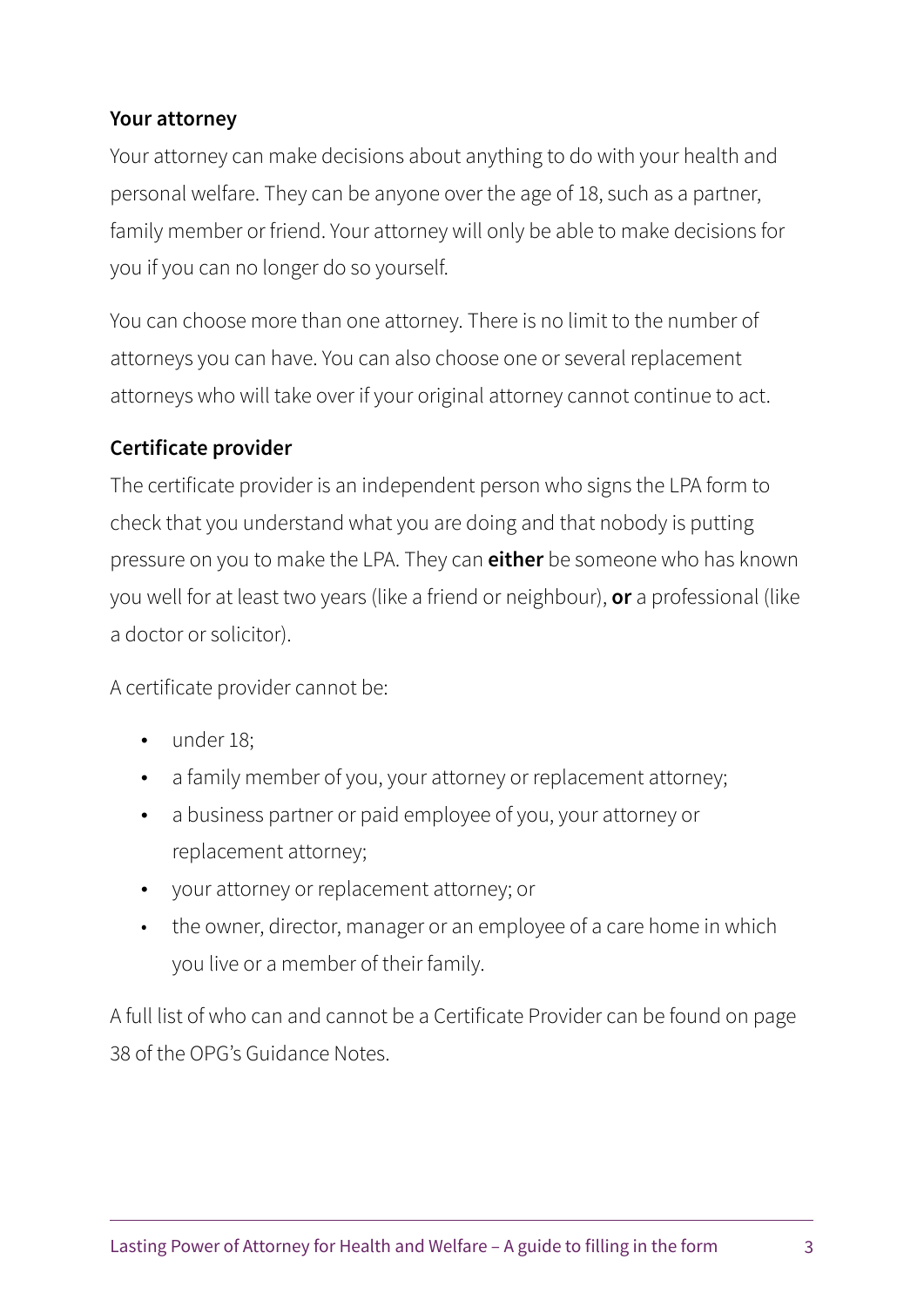### **People to be notified**

On the LPA form, you have the option to list up to five people who will be notified that you are making the LPA when it is sent to be registered. They do not have to sign the form itself but you have to send them a notification letter when you register the LPA. They are then given three weeks to say if they have any concerns or objections. This helps to check that you are not being put under pressure to make the LPA.

Naming people to be notified is optional, so you do not have to name anyone if you do not want to.

#### **Witnesses**

Somebody must act as a witness when you and your attorney sign the LPA form. This means that they must watch you sign and then they must also sign the form. The person who witnesses your signature can be different from the person who witnesses your attorney's signature.

The person who witnesses your signature must be over the age of 18 and cannot be one of your attorneys or replacement attorneys. Your witness can be the same person as your certificate provider.

# **How can I get an LPA form?**

You can get an LPA form in one of three ways:

- a) ask the OPG to send the form to you (contact details are at the end of this factsheet);
- b) download it from their website here www.gov.uk/government/publications/ make-a-lasting-power-of-attorney; or
- c) complete it online using their digital tool here www.lastingpowerofattorney. service.gov.uk/home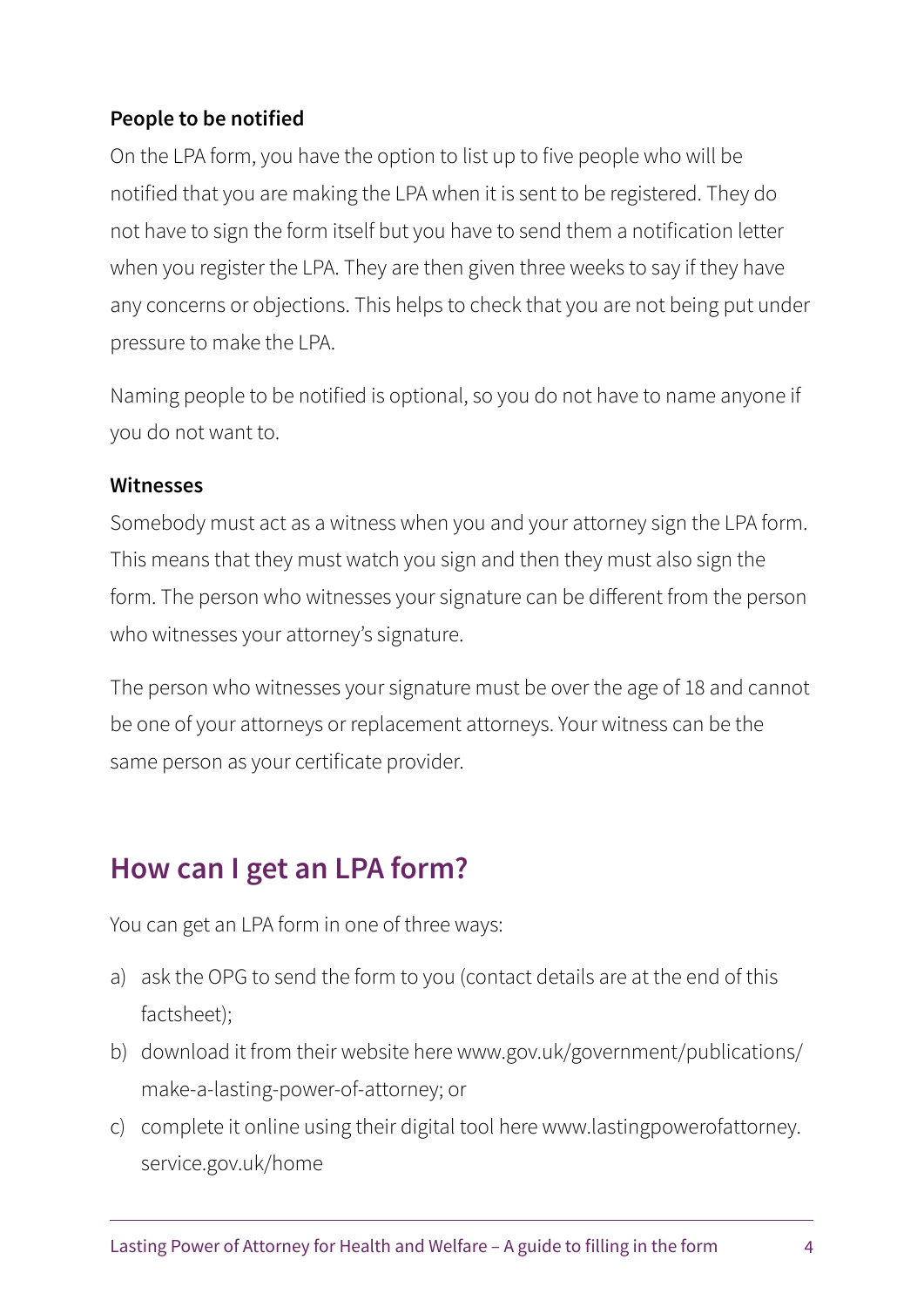# **Filling in the LPA form**

The form has 15 sections. There are also continuation sheets that you must fill in if there is extra information you need to include that does not fit onto the form. You must use the correct continuation sheet for the section that you are filling in. You should not write additional information on anything other than the continuation sheets that are provided by the OPG.

Continuation Sheet 1 - "Additional People" allows you to nominate more attorneys or replacement attorneys.

Continuation Sheet 2 - allows you to give more information on how you would like attorneys to make decisions.

#### **Section 1: The donor (you)**

In this section you fill in your own details (including your full name, address and date of birth).

#### **Section 2: The attorneys**

In this section you fill in your attorney's details (including their full name, address and date of birth). There is space on the form to choose up to four attorneys. If you would like more than four, you must use Continuation Sheet 1 to record their details.

#### **Section 3: How should your attorneys make decisions?**

In this section you can choose how you would like your attorneys to act. If you have only one attorney, you must tick the box at the top of the page. If you have more than one attorney, your attorneys can act in one of three ways:

• Jointly and severally – If you choose for your attorneys to act 'jointly and severally' then they can act together but they can also act on their own. This means, for example, that if you were in hospital and a decision needed to be made on your behalf but the doctors could only get in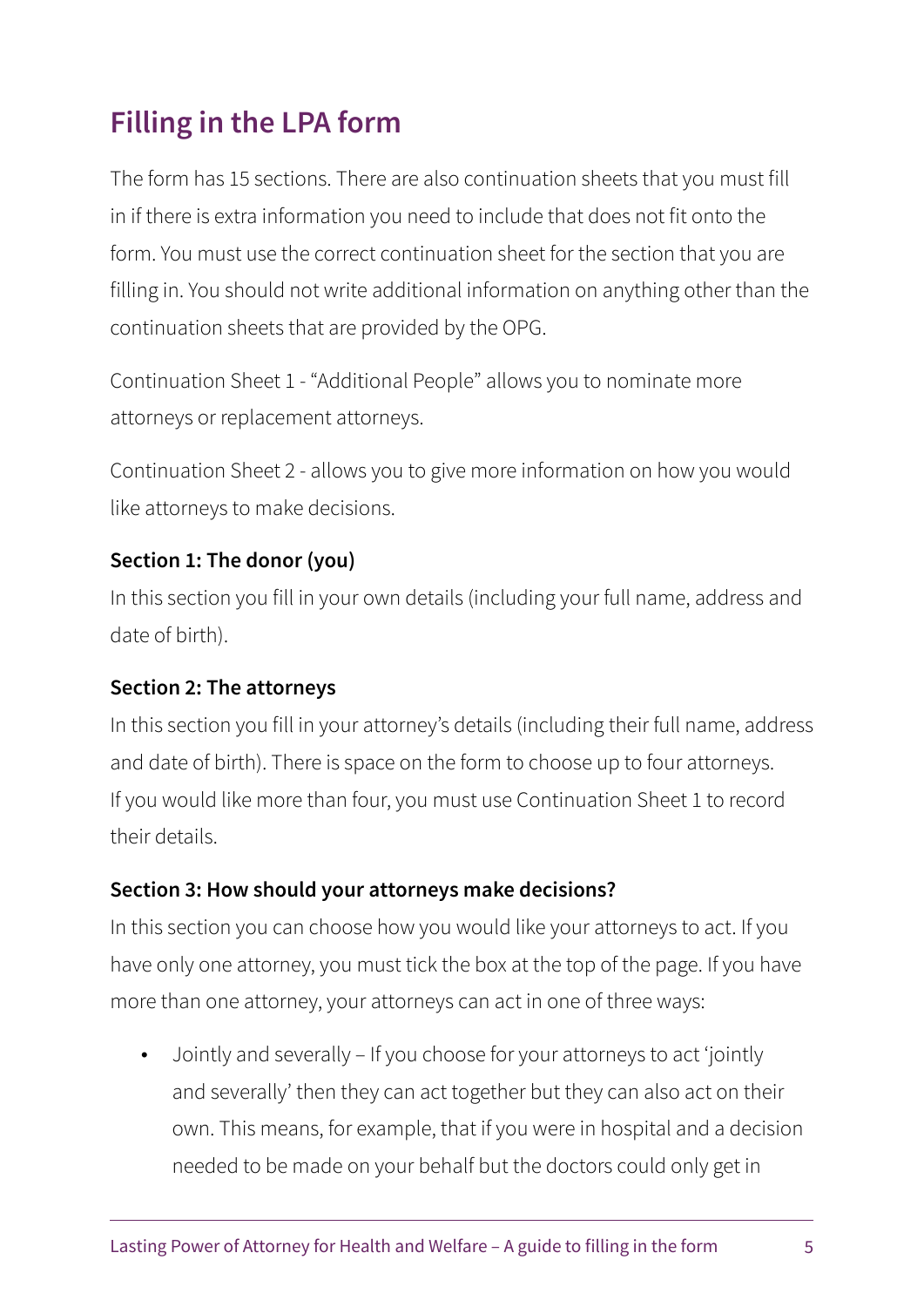contact with one of your attorneys, then that one attorney could still make the decision for you.

If you choose for your attorneys to act jointly and severally it also means that if one attorney is unable to act, for example because they have died, the remaining attorneys will still be able to act. If you have chosen any replacement attorneys, they can step in to act with the remaining attorneys.

• **Jointly** – If you choose for your attorneys to act jointly then your attorneys must make decisions together and agree unanimously on all the decisions they make. This means that if you were in hospital and a decision needed to be made on your behalf but the doctors could only get in contact with one of your attorneys, then that one attorney would not be able to make the decision for you because all attorneys have to agree before any action can be taken.

If you choose for your attorneys to act jointly it also means that if one attorney is unable to act, for example because they have died, then your LPA will become invalid and the remaining attorneys will not be able to make decisions for you. If you have chosen any replacement attorneys, they will step in to act alone.

• **Jointly for some decisions, and jointly and severally for other decisions** – This means you can specify decisions that must be made together and the decisions where the attorneys can act alone. If you choose this option, you must write the decisions that must be made together on Continuation Sheet 2.

If you have more than one attorney, you cannot give a particular decision to a particular attorney. So, for example, you could not say that any decisions about your medical treatment must only be made by your first attorney.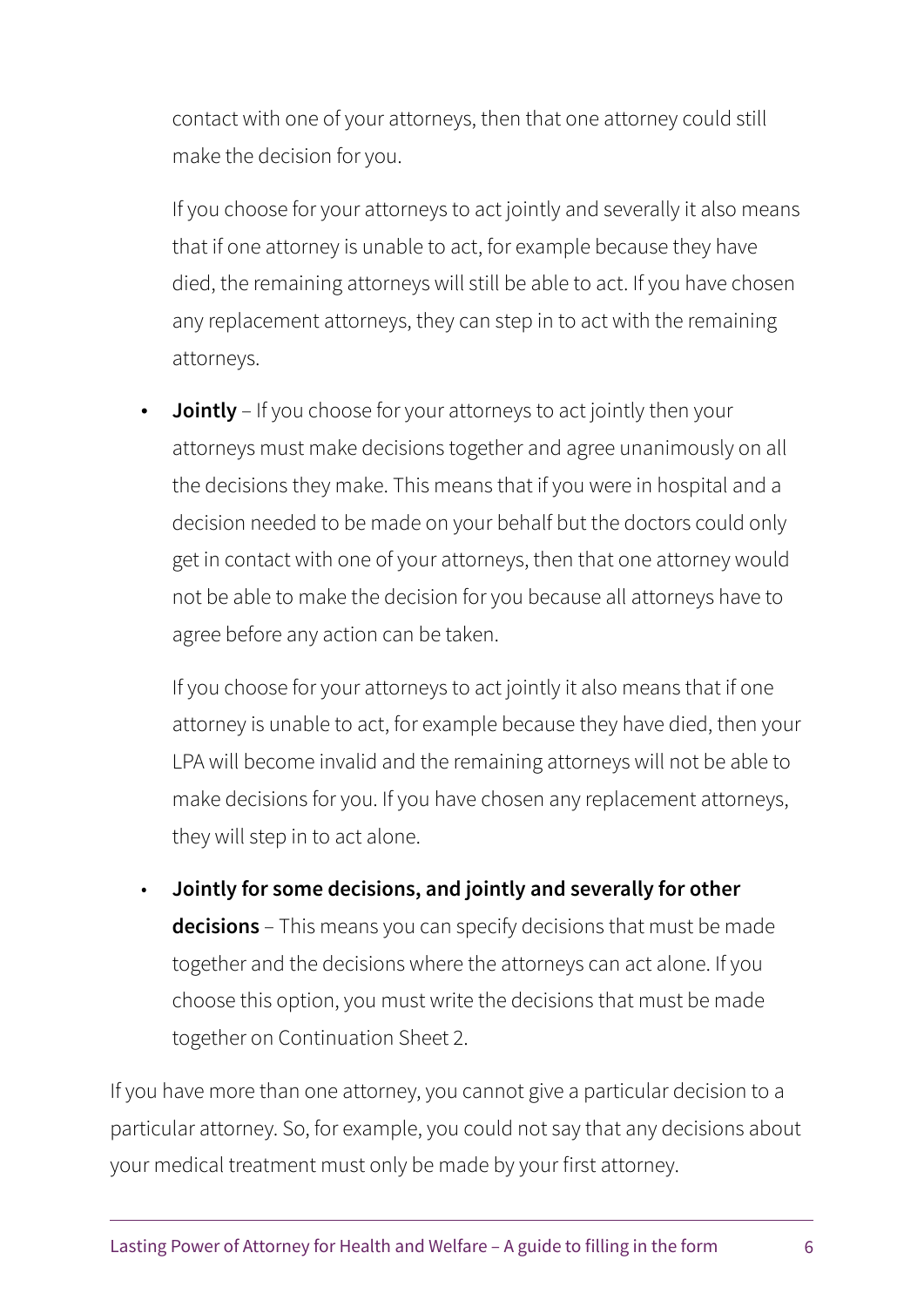When filling in the form if you do not specify how your attorneys must act, they will have to act jointly.

#### **Section 4: Replacement attorneys**

In this section you fill in the details of any replacement attorneys (including their full name, address and date of birth). Choosing a replacement attorney means that if one of your original attorneys is unable to act, your LPA can still be used because you have a replacement person to step in. A replacement attorney can only make decisions when an original attorney cannot do so.

If you leave Section 4 blank, your LPA will end when your original attorneys can no longer act for you.

There is space on the form to choose up to two replacement attorneys. If you would like more than two, you must use Continuation Sheet 1 to record their details.

### **Section 5: Life-sustaining treatment**

In this section you must choose whether or not to give your attorneys power to make decisions about life-sustaining treatment. You must choose only one option.

If you choose Option A, your attorneys will be able to give or refuse consent to life-sustaining treatment on your behalf.

If you choose Option B, your attorneys will not be able to give or refuse consent to life-sustaining treatment on your behalf. All decisions about life-sustaining treatment would instead be made by your healthcare team, unless you had made an Advance Decision to Refuse Treatment. See our factsheet *Advance Decisions (Living Wills)* for more information.

Life-sustaining treatment could include things like cardiopulmonary resuscitation if your heart stops, being put on a ventilator if you cannot breathe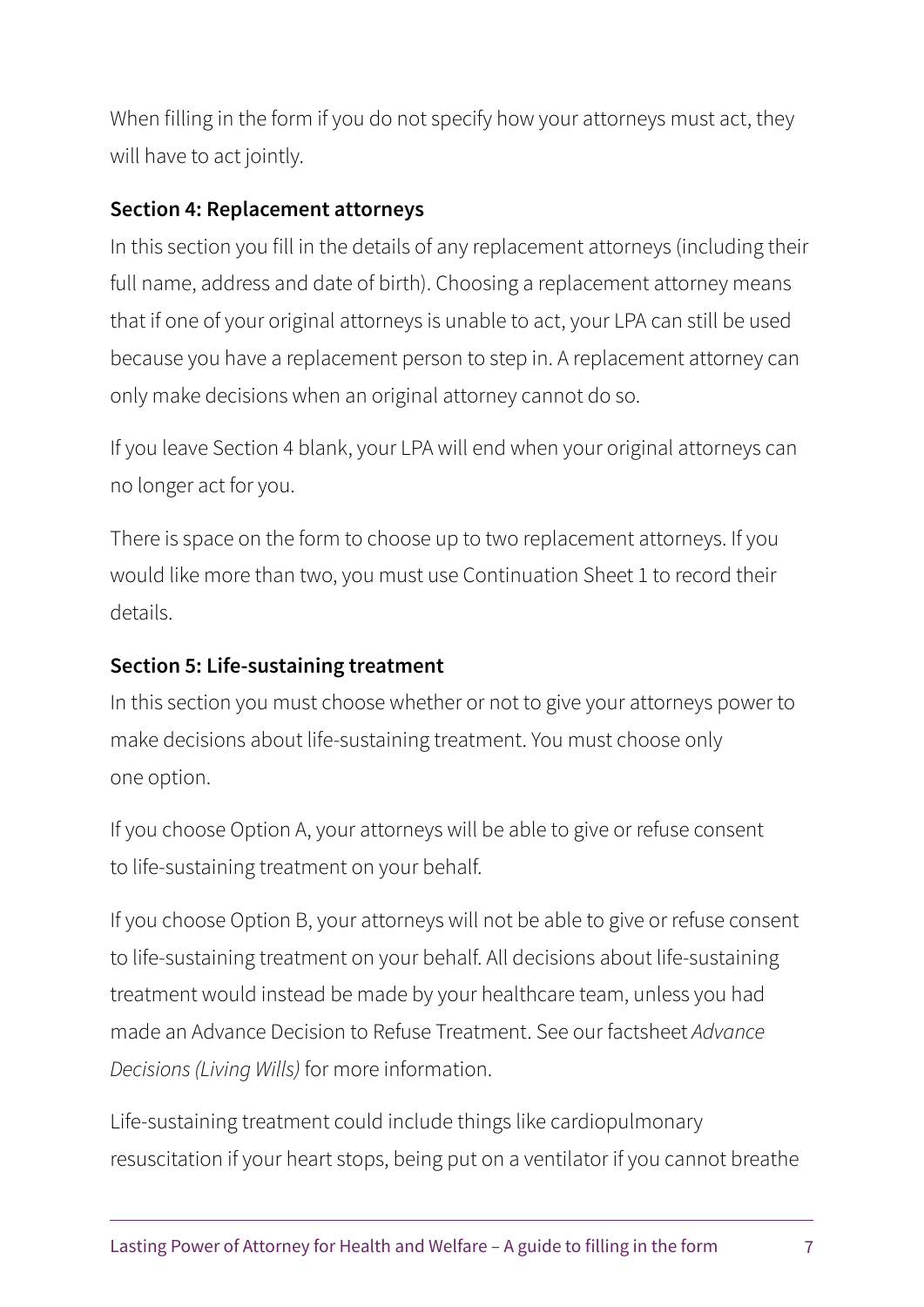on your own, or being given food and fluids through tubes or through a drip (artificial nutrition and hydration).

#### **Section 6: People to notify when the LPA is registered**

In this section you fill in the details of the people who you choose to be notified when the LPA is registered. There is space on the form to write the details of four people to be notified. If you choose more than four people you must use Continuation Sheet 1. You can choose a maximum of five people to be notified.

Naming people to be notified is optional, so you do not have to name anyone if you do not want to.

#### **Section 7: Preferences and Instructions**

In this section you write any preferences and instructions that you would like your attorney to follow.

#### **Preferences**

Preferences are things that you would like your attorneys to take into account when making decisions on your behalf, for example *'I prefer to avoid being admitted to hospital where possible.'*

Words like *must, shall not* and *cannot* can only be used in the instructions and not in the preferences. This is because these words are a direct instruction to the attorney, rather than information you want them to know. Using these kinds of words in preferences could cause a delay in the LPA being registered. This is because the OPG will have to remove them.

#### **Instructions**

Instructions are things that your attorney must follow. An example of an instruction is saying that your attorney must refuse certain treatments on your behalf, for example '*my attorney must not consent to treatment involving blood products.'*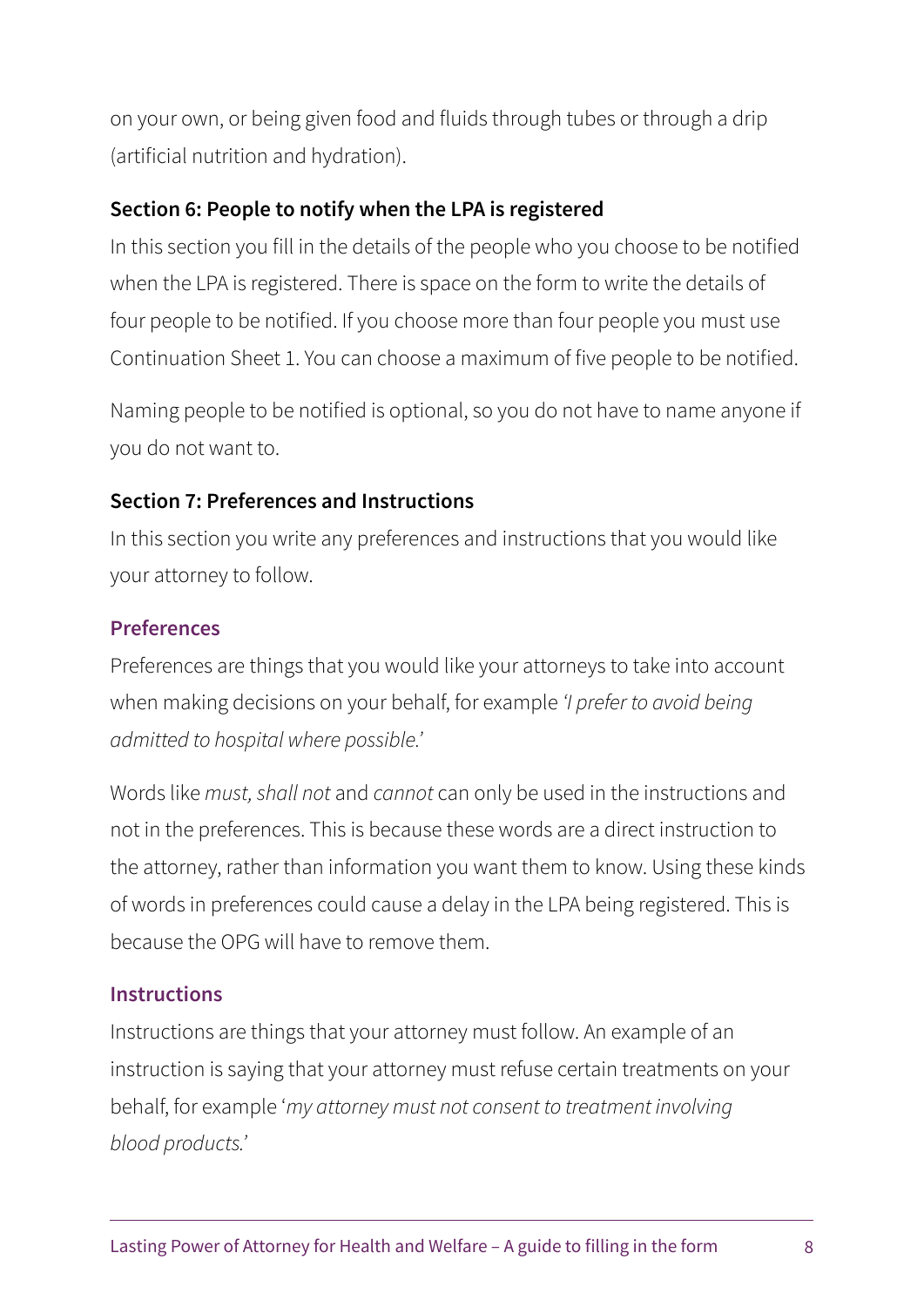You cannot include instructions that are not possible to follow, that contain anything illegal or that give decision-making power to a person other than your attorney.

This section is optional. You do not have to fill in any instructions or preferences if you do not want to.

### **Section 8: Your legal rights and responsibilities**

This section contains information that must be read by all of the people involved in the LPA.

# **Signing your LPA**

Once you have filled in Sections 1 to 8 of the form it must be signed by you, your attorneys and any replacement attorneys, and your certificate provider. Everyone can sign the form at the same time. However, if the form is not signed by everyone at the same time (for example if they sign on different days) then each part must be signed in a certain order.

### **Section 9: Signature: donor (you)**

You must sign and date Section 9. Someone must witness you doing this, and they must then also sign and date this section. If you have used any continuation sheets then you must also sign and date these pages at the same time as you sign Section 9.

If you are unable to sign for yourself, you can make a mark or direct someone to sign for you in the presence of a witness.

#### **Section 5: Signature: donor (life-sustaining treatment)**

You must sign and date Section 5 to choose whether or not you give your attorney power to make decisions about life-sustaining treatment. You must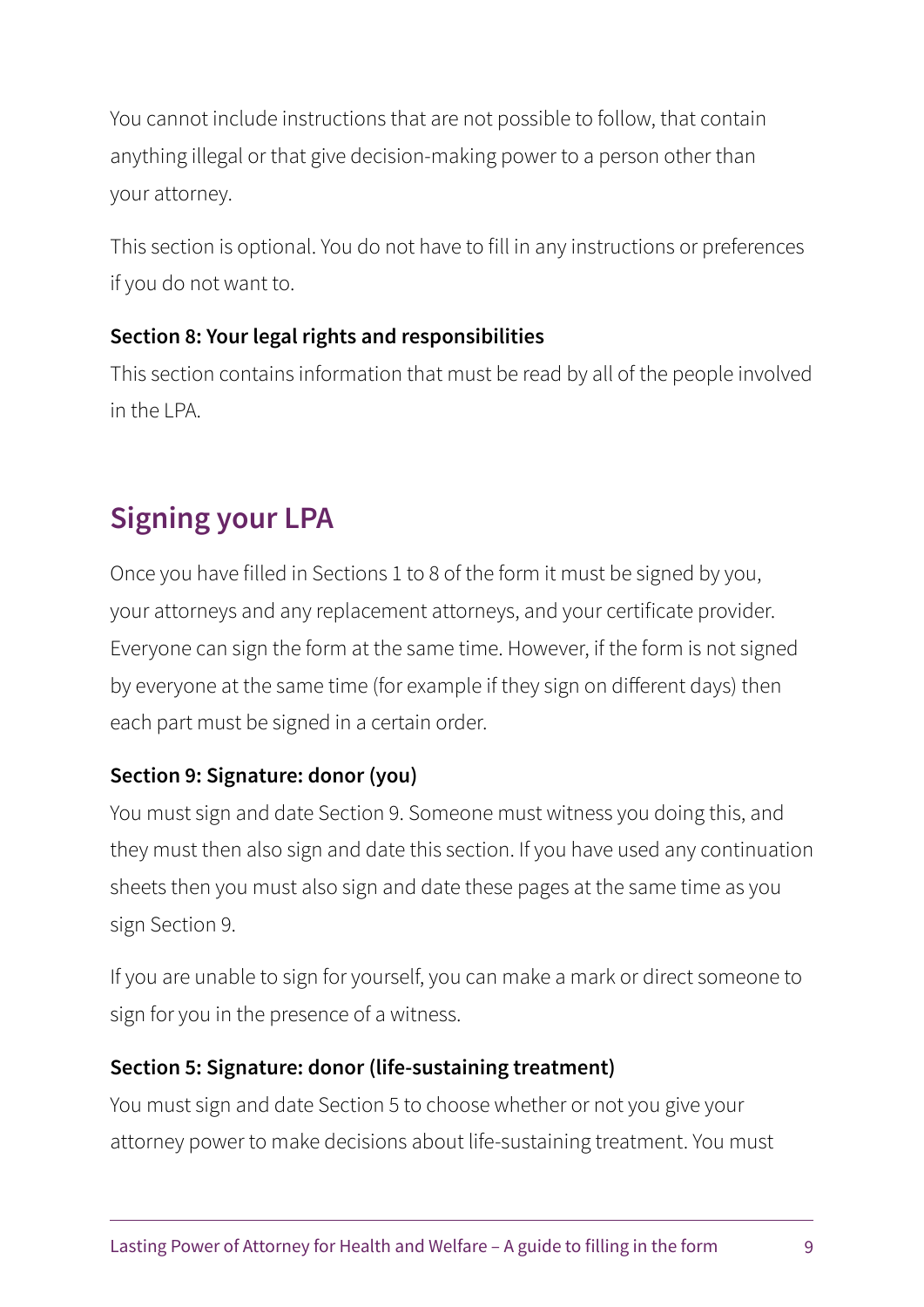sign this section at the same time as Section 9. Someone must witness you doing this, and they must also sign and date this section.

#### **Section 10: Signature: certificate provider**

The certificate provider must fill in their own details and sign and date section 10.

### **Section 10 of the form must be signed by your certificate provider at the same time or AFTER Section 9 has been signed.**

#### **Section 11: Signature: attorneys**

Your attorneys and any replacement attorneys must sign and date Section 11. Each person needs to complete Section 11 individually.

Someone must witness each attorney and replacement attorney signing, and the witness must then also sign and date this section. If you have more than one attorney they can each have a different witness. The attorneys can also witness each other's signatures.

**Section 11 of the form must be signed after both Sections 9 and 10 have been signed.**

# **Registering your LPA**

The LPA can be registered by you (while you have capacity) or by your attorneys (at any time). If your attorneys have been appointed jointly, they must all apply to register the LPA.

You do not have to register your LPA straight away but it is recommended that you do so. This is because any mistakes in the form can be corrected while you still have capacity. If your LPA is not registered until you lose capacity and it contains mistakes that mean your form cannot be registered, you will not be able to correct these mistakes and your LPA will be invalid. Registering your LPA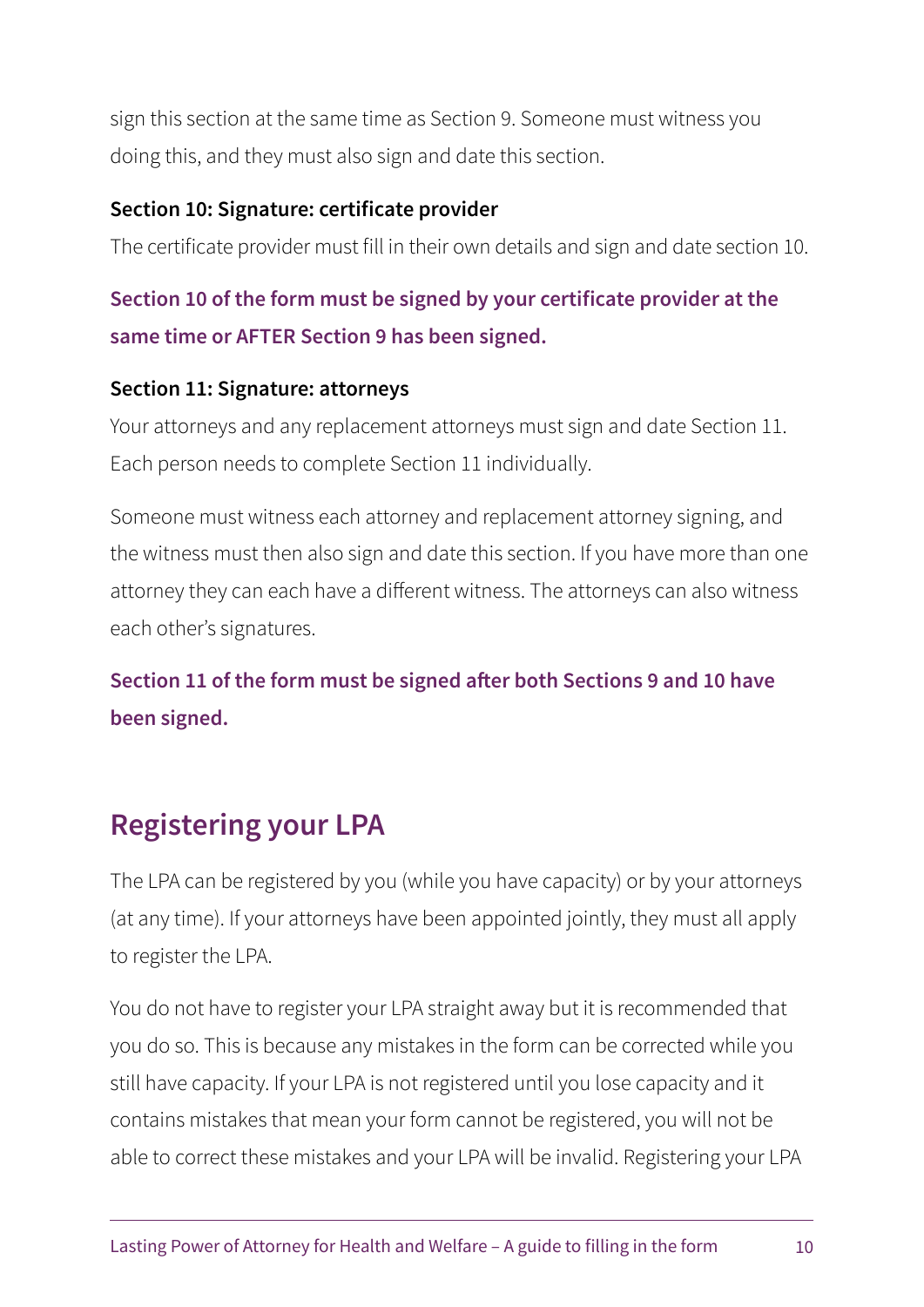straight away also means that there will be no delay when it needs to be used because you will not have to wait for it to be registered.

Once Sections 1 to 11 of the LPA form have been completed and signed by everyone then Sections 12 to 15 must be completed in order to register it. These sections must be completed by the person who is applying to register the LPA.

Once your LPA has been registered by the OPG they will return the form to you (or to the attorney if they registered it). It will be stamped on every page and it is only valid once this is done.

Registration can take up to three months.

### **Section 12: The applicant**

In this section the person applying to register the LPA must fill in their details (including their full name, address and date of birth). This can either be you (the donor) or your attorney. If you have chosen for your attorneys to act jointly, they must all apply to register the LPA.

### **Section 13: Who do you want to receive the LPA?**

In this section the person applying to register the LPA must choose who will receive the original document once it has been registered.

### **Section 14: Application fee**

In this section you must choose how you are going to pay the registration fee. It costs £82 to register an LPA. You can pay by cheque or by card. If you choose to pay by card, you must include your telephone number and the OPG will contact you to take the payment. If you choose to pay by cheque you must include a cheque made payable to the 'Office of the Public Guardian' with your application.

Depending on your situation you may be able to pay a reduced amount or be able to pay nothing. If you have an income under £12,000 or are on certain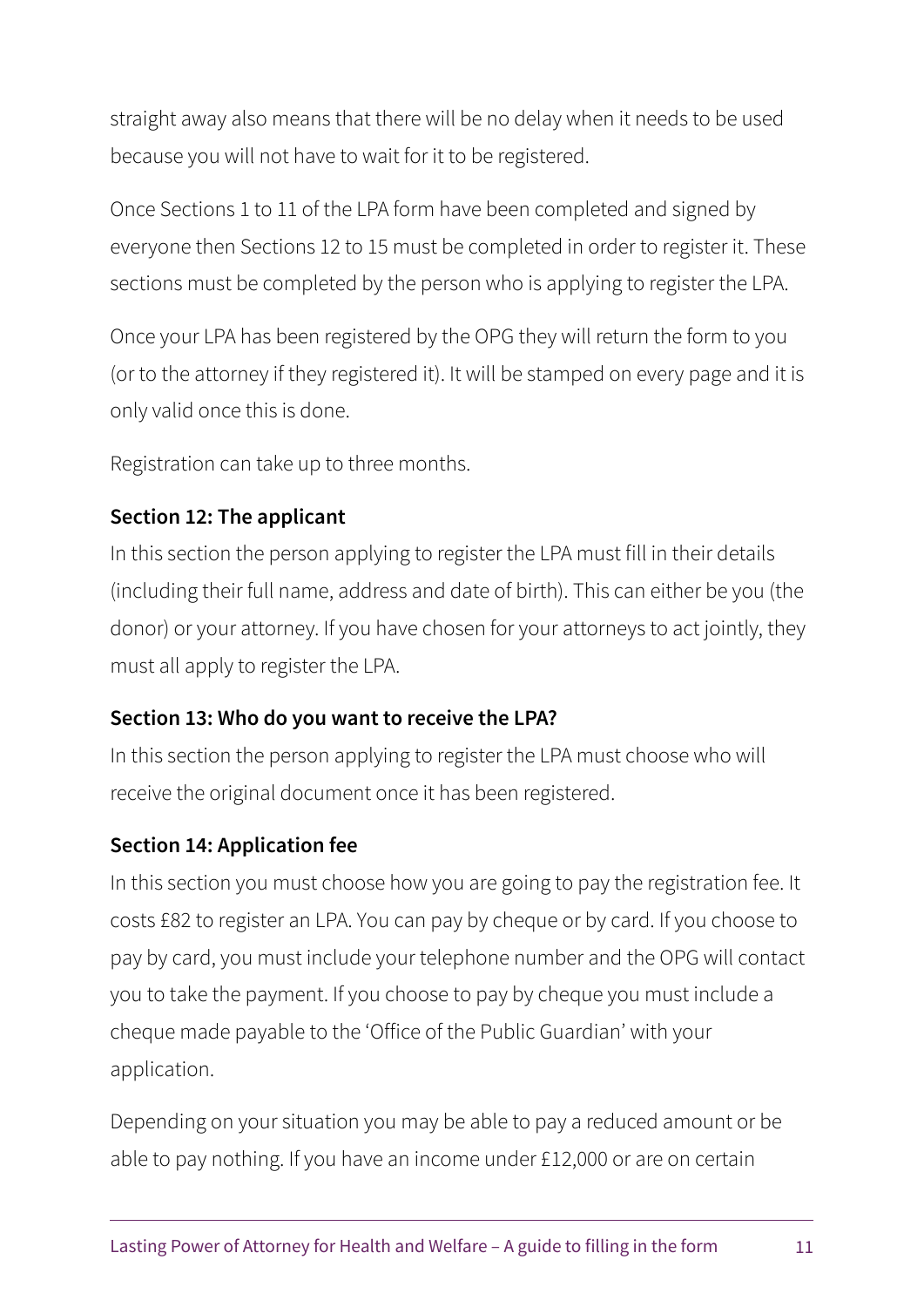benefits you can apply for a reduction. If you would like to apply for a reduction, you must fill in a separate form called LPA120 and send it (along with proof that you qualify for the reduction) to the OPG when you apply to register the LPA.

### **Section 15: Signature**

This section must be signed by the person applying to register the LPA. If the attorneys have been appointed jointly and they are applying to register the LPA, they must all sign this section.

# **Can I change my mind?**

Yes, while you have capacity you can change your mind at any time and cancel the LPA. If it has not been registered, you can destroy the document and should inform anybody involved in the LPA that you have done so. If you have already registered the LPA, you must contact the OPG.

# **How can we help?**

If you have any questions about Advance Decisions, Lasting Powers of Attorney, planning ahead or decision making more generally then please contact our Information Line (our contact details are on the next page).

We can send you a copy of *Planning Ahead: Making Choices for the End of Life*, a free and comprehensive guide to planning ahead for your future care and treatment

The following Compassion in Dying factsheets may also be helpful:

- *Lasting Powers of Attorney for Health and Welfare- An introduction*
- *Advance Decisions and Lasting Powers of Attorney for Health and Welfare – What is best for me and can I have both?*
- *Advance Decisions (Living Wills)*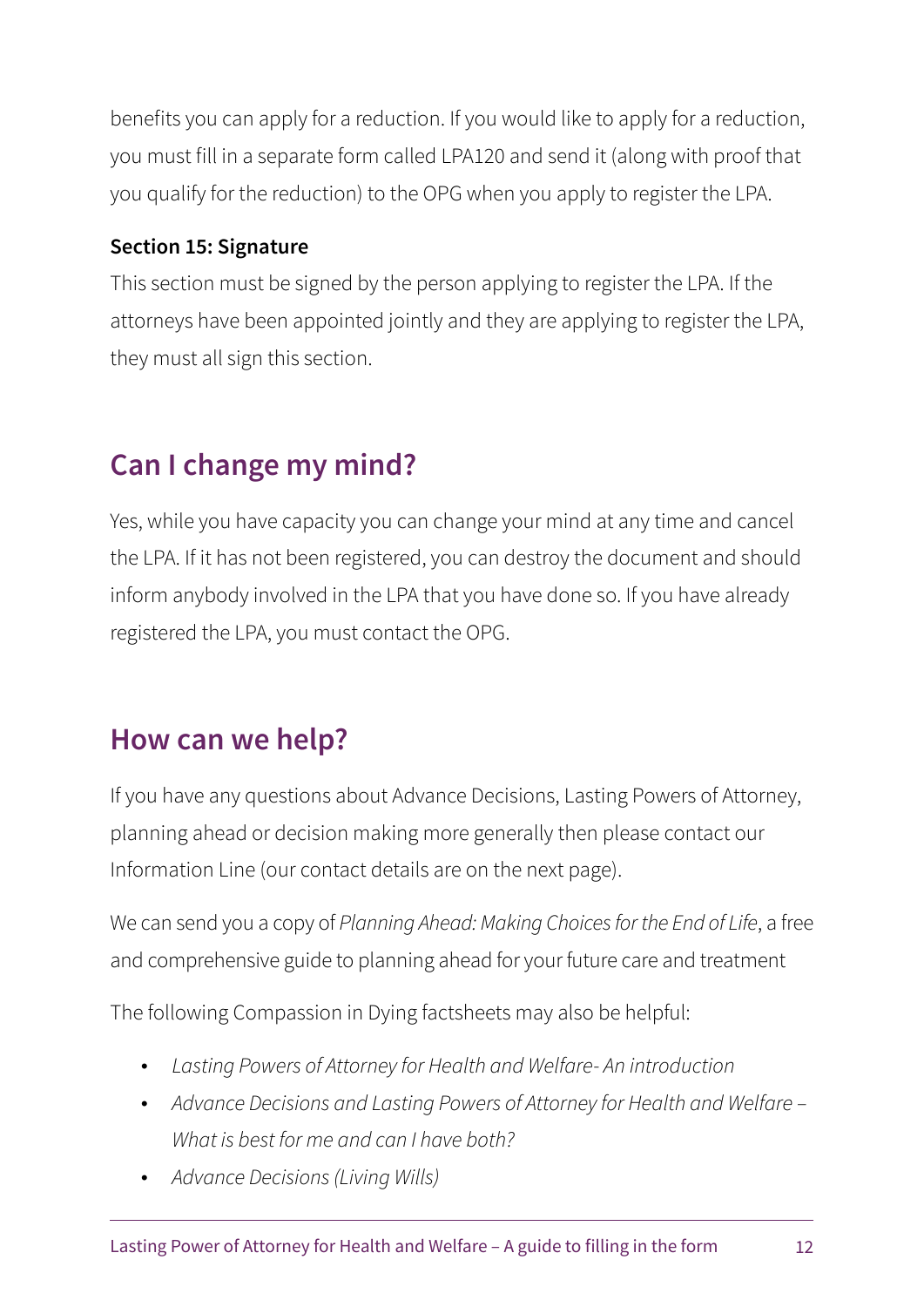# **Further sources of help**

#### **Office of the Public Guardian:**

To contact the Office of the Public Guardian directly: **Tel:** 0300 456 0300 **Web:** www.publicguardian.gov.uk

All the forms mentioned here are available from the Office of the Public Guardian's website: www.gov.uk/government/collections/lasting-power-ofattorney-forms

They are also available in accessible format by ringing 0300 456 0300

To access the online tool visit: www.gov.uk/lasting-power-of-attorney